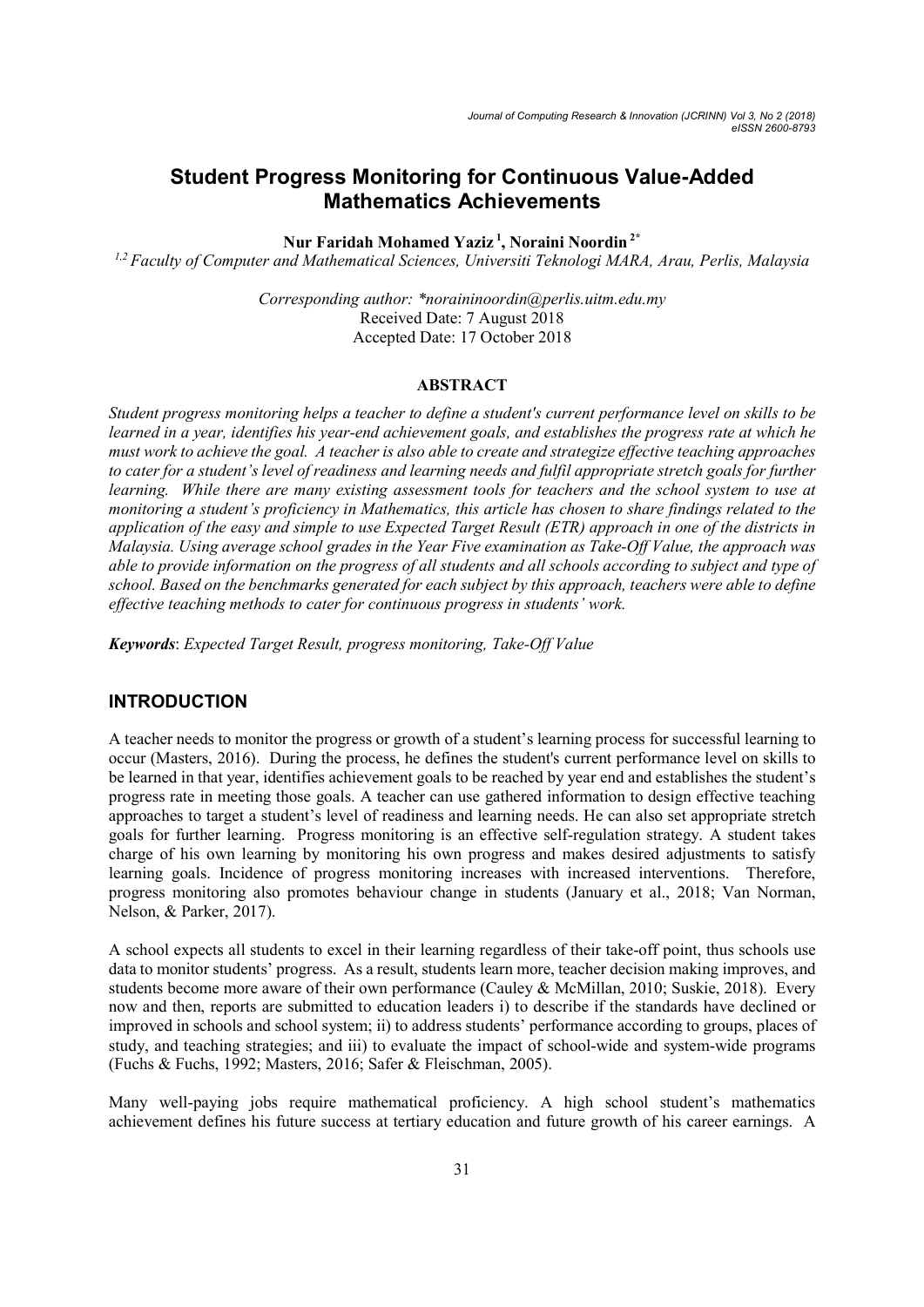student who starts ahead in mathematics stays ahead while a student who starts behind stays behind. If researchers can identify critical areas in mathematics that predict later mathematics proficiency, education leaders or policy-makers can alleviate efforts to improve teaching and learning in these specific areas (Siegler et al., 2012). This article shares how Expected Target Result (ETR) approach helps education leaders to system monitor future mathematics proficiency in Malaysian schools.

# PURPOSE OF ASSESSING LEARNING OUTCOMES

Accreditors, employers and policy-makers show great interest in the assessment of learning outcomes. Teachers use appropriate assessment tools to determine the level at which students understand concepts or skills taught in class and how well students apply concepts, knowledge and skills. They are also used to identify students who are at risk academically. More importantly, assessment results help teachers to enhance and vary teaching and learning methods. Therefore, performance data can measure the effectiveness of teaching approaches (Safer & Fleischman, 2005).

Summative assessment is often carried out at the end of a course or a program. Therefore, current students do not receive feedbacks on their performance other than their grades. Teachers are also not able to carry out interventions to improve students' learning. Nevertheless, the results can be used to make changes that affect subsequent students (Lee Abdullah et al.; Suskie, 2018).

# TOOLS FOR PROGRESS MONITORING

Some examples of progress monitoring tools are curriculum-based measurement (CBM), Computeradaptive Assessment (CAT), and Mastery measurement (MM). CBM scoring process is based on classical test theory. CAT uses algorithms and item response theory to estimate student's ability in a previous item before exposing him to higher or lower level items. Both methods disburse final scores after analyzing the assessment items (Van Norman et al., 2017). MM evaluates student performance by running tests with increasing item difficulties to students over a defined time interval. However, it lacks reference to larger generalized skills, thus MM assessments may not be suitable to be used on high‐stakes tests. Unlike these three methods, classroom assessment allows teachers to develop more customized, complex assessments of student proficiency. However, they take a long time to administer and to develop such tests (Hanover Research, 2013).

The headcount program is applied to every student in his secondary academic year in Malaysia. It predicts a student's future academic achievement by comparing his current performance to his actual test scores (Ali Abdelwahab, 2010). Procedures of this program are Take-Off Value (TOV), ETR and Operational Targeted Increment (OTI). TOV defines the value of a student's work based on his current achievement (normally his year-end result). Using this TOV, the teacher evaluates a student's capability by identifying his ETR and OTI. OTI displays whether the improvement trend has increased or decreased in the learning outcomes of a student based on several evaluations made before achieving the ETR (Abdullah et al.; Ali Abdelwahab, 2010; Mohamed, Rosly, & Tarmizi, 2018; Suhaimi et al., 2013). The ETR approach can be used by education leaders to monitor a school system, as will be discussed in the following section.

# THE ETR APPROACH

This section presents the ETR method as used by the Kluang District Education Office (KDEO). Data from three types of schools: Sekolah Kebangsaan (SK), Sekolah Jenis Kebangsaan Tamil (SJK(T)) and Sekolah Jenis Kebangsaan Cina (SJK(C)) were used to estimate the ETR of students in the Unit Penilaian Sekolah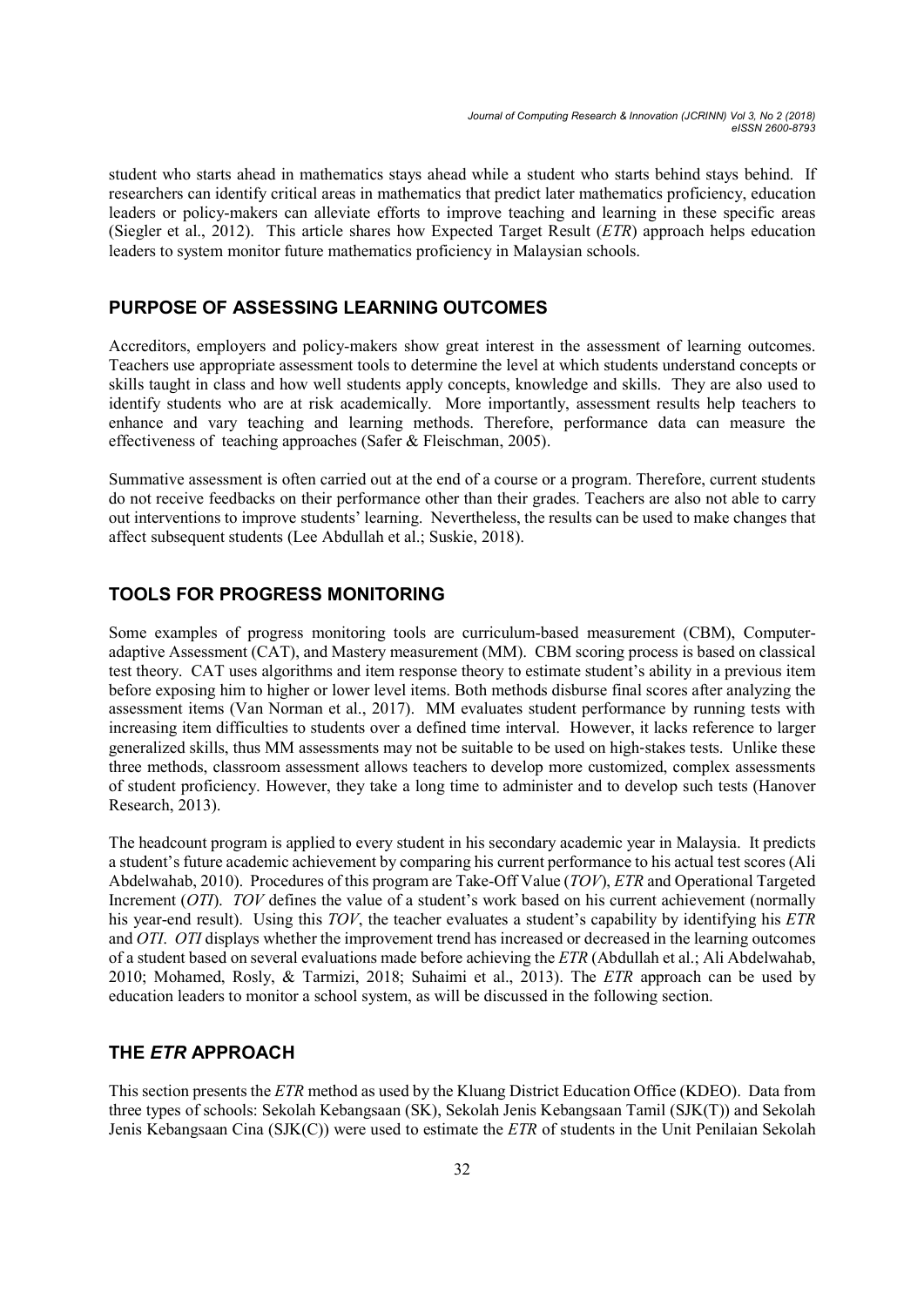Rendah (UPSR), the national examination for primary schools in Malaysia. Variables included average school grades (GPS) of all Year Five students from these schools in 2017. GPS was treated as TOV which was used to set the *ETR*. The next section of this article will only share findings related to Mathematics. All experimental calculations were done in Excel.

There are several types of ETR and each type has its own formula. Examples of ETR are ETR for average grades of subject, *ETR* for grade A ( $^{ETR_{grade A}$ ), *ETR* for average school grades ( $^{ETR}_{GPS}$ ) and others. KDEO calculated  $ETR<sub>GPS</sub>$  for every subject in all the schools based on. This calculated value will be the predicted target results based on the average grades of a school. The formula for calculating  $ETR_{GPS}$  in this study is given as:

$$
ETR_{GPS} = TOV \times (1 - degree\ of\ increment)
$$
 (1)

where TOV was GPS based on 2017 Year Five examination and the degree of increment was a value set by the Education office.

If a school achieved an  $ETR_{GPS}$  with a bigger value than the one set by the Education office in their first assessment, then the calculation for  $ETR<sub>GPS</sub>$  abides by the following formula:

 $ETR_{CPS} = TOV \times (1 + \text{degree of increment})$  (2) and the degree of increment =  $0.04$  was set by KDEO.

# INTERVENTION EFFORTS

Students gave positive ratings to Malaysian mathematics classrooms. Factors with high ratings were stepby-step procedures for solving mathematical problems, enjoyable and interesting learning environment, understandable and meaningful mathematics, and a friendly atmosphere (Tarmizi, Tarmizi, & Mokhtar, 2010). Therefore, progress monitoring should be able to be carried out smoothly.

When students fail to achieve specified learning outcomes, they will participate in appropriate intervention activities (Suhaimi et al., 2013). A screening process is carried out to select students for the intervention activities (Kelanang & Zakaria, 2012). Primary intervention is carried out in normal teaching and learning process in the classroom. Students who perform far below their peers will attend secondary intervention. Here, students will meet in smaller groups for a one and a half-hour session three times a week for eight weeks. Performance of the secondary intervention is monitored weekly. Students who exhibits better achievements will return to primary intervention while those who underperform will join the tertiary intervention. Progress monitoring is carried out in all three interventions. More importantly, students can view their own patterns of changes that take place over these intervals. Some intervention are conducted as mathematics camp with activities like problem solving, reasoning, recreational, social activities, games and stations (Siew-Eng, Kim-Leong, & Siew-Ching, 2010).

# RESULTS AND DISCUSSION

Figure 1 displays the TOV for all SK schools.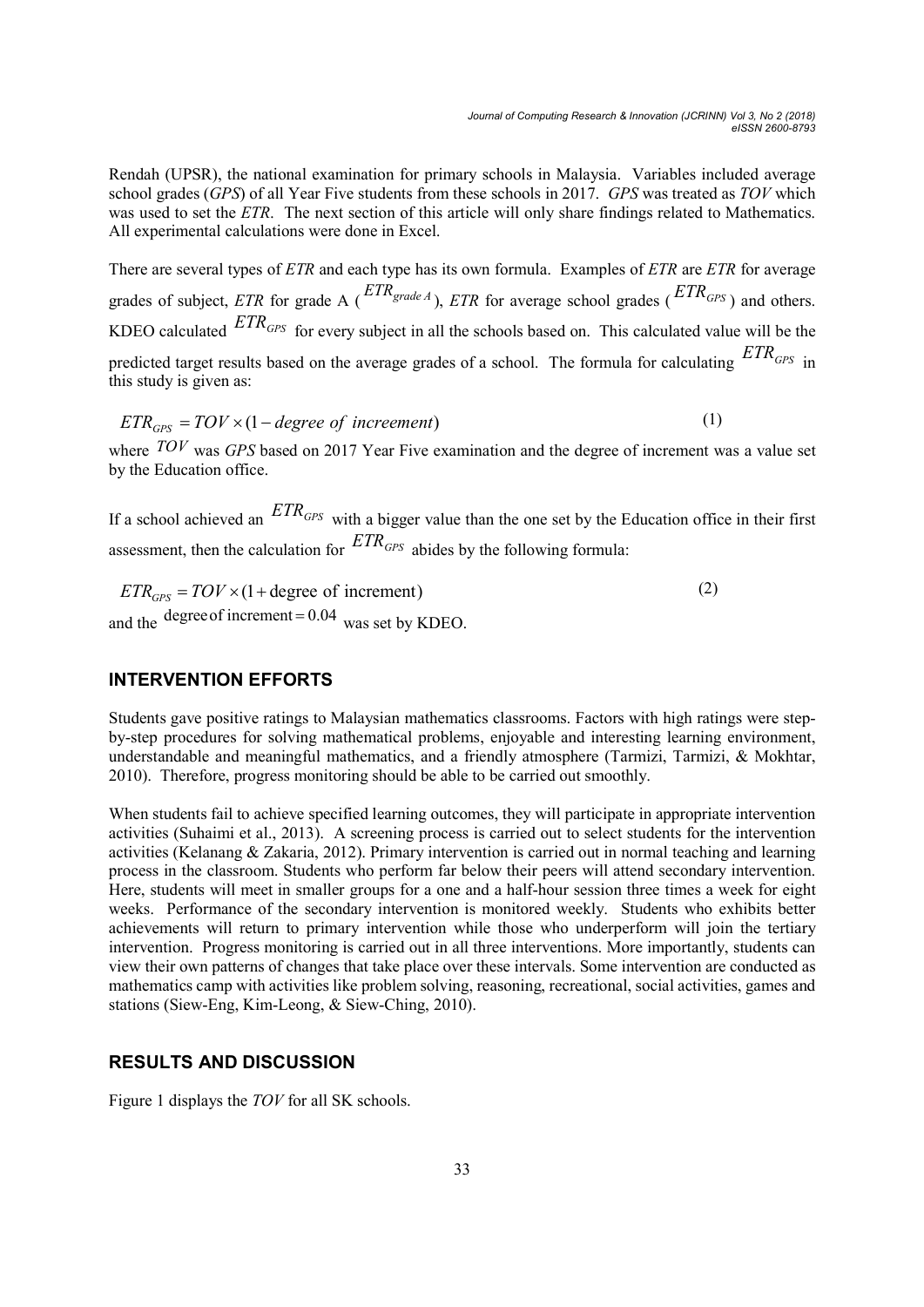Journal of Computing Research & Innovation (JCRINN) Vol 3, No 2 (2018) eISSN 2600-8793



Smallest TOV value defines best school performance. From Figure 1, SK Ladang Ulu Remis achieved best performance among 51 SKs in the past Year Five examination. Similar figures were drawn up for SJK(C)s and SJK(T)s. From 21 SJK(C)s, the best school performance was awarded to SJK(C) South Malaya while the lowest performing school went to SJK(C) Yu Ming. More effort and attention should be given to SJK(C) Yu Ming to enable the school to produce better achievements in Mathematics. From among 17 SJK(T)s, the best school performance went to SJK(T) Ladang Nyior while the school that needed most attention was SJK(T) Ladang Southern Malay.

ETR tables were drawn to show TOV and ETR for 2018. TOV defines the level of mathematics proficiency displayed by the students. TOV for SK, SJK(C) and SJK(T) were 4.16 (see Table 1), 3.09 and 3.71, respectively. The smallest value obtained indicates highest level of competence in the said subject. Therefore, most of the students from SJK(T)s have gained high proficiency levels in Year Five Mathematics.

| NO.             | <b>SCHOOL'S NAME</b>            | <b>TOV 2018</b> | <b>ETR 2018</b> |
|-----------------|---------------------------------|-----------------|-----------------|
| $\mathbf{1}$    | <b>SK (FELDA) ULU PENGGELI</b>  | 4               | 3.84            |
| $\overline{2}$  | <b>SK SIMPANG RENGAM</b>        | 4.2             | 4.03            |
| $\overline{3}$  | <b>SK SERI MACAP</b>            | 4.36            | 4.19            |
| 4               | <b>SK BUKIT PALOH</b>           | 3.35            | 3.22            |
| 5               | <b>SK BUKIT KENANGAN</b>        | 4.47            | 4.29            |
| 6               | <b>SK SERIKENCANA</b>           | 4.33            | 4.16            |
|                 | <b>SK (L) BANDAR KLUANG</b>     | 4.15            | 3.98            |
| 8               | <b>SK KAMPONG MELAYU</b>        | 4.28            | 4.11            |
| $\overline{9}$  | <b>SK KAHANG</b>                | 4.35            | 4.18            |
| 10              | <b>SK BANDAR RENGAM</b>         | 3.22            | 3.09            |
| 11              | SK (P) BANDAR KLUANG (INTEG)    | 4.52            | 4.34            |
| 12              | <b>SK SERILALANG</b>            | 4.35            | 4.18            |
| 13              | <b>SK SERIKG TENGAH</b>         | 4.57            | 4.39            |
| 14              | <b>SK SERIKG RENGAM</b>         | 2.88            | 2.76            |
| 15              | <b>SK PEKAN LAYANG-LAYANG</b>   | 4.52            | 4.34            |
| 16              | <b>SK KAMPONG CHAMEK</b>        | 4.31            | 4.14            |
| 17              | <b>SK LADANG PAMOL</b>          | 4.13            | 3.96            |
| $\overline{18}$ | <b>SK LADANG BUKIT BENUT</b>    | 4.62            | 4.44            |
| 19              | <b>SK LADANG TUN DR ISMAIL</b>  | $\overline{3}$  | 2.88            |
| 20              | <b>SK LADANG ULU REMIS</b>      | 2.81            | 2.70            |
| 21              | <b>SK SULTAN SIR IBRAHIM</b>    | 4.65            | 4.46            |
| 22              | <b>SK BANDAR PALOH</b>          | 3.63            | 3.48            |
| 23              | <b>SK LKTP AYER HITAM</b>       | 4.17            | 4.00            |
| 24              | <b>SK KG MELAYU NIYOR</b>       | 4.44            | 4.26            |
| 25              | SK (FELDA) KAHANG TIMUR         | 4.32            | 4.15            |
| 26              | <b>SK SUNGAI LINAU</b>          | 3.5             | 3.36            |
| 27              | <b>SK KG DATO IBRAHIM MAJID</b> | 4.22            | 4.05            |
| 28              | SK (FELDA) KAHANG BARAT         | 3.25            | 3.12            |

#### Table 1: TOV and ETR for SKs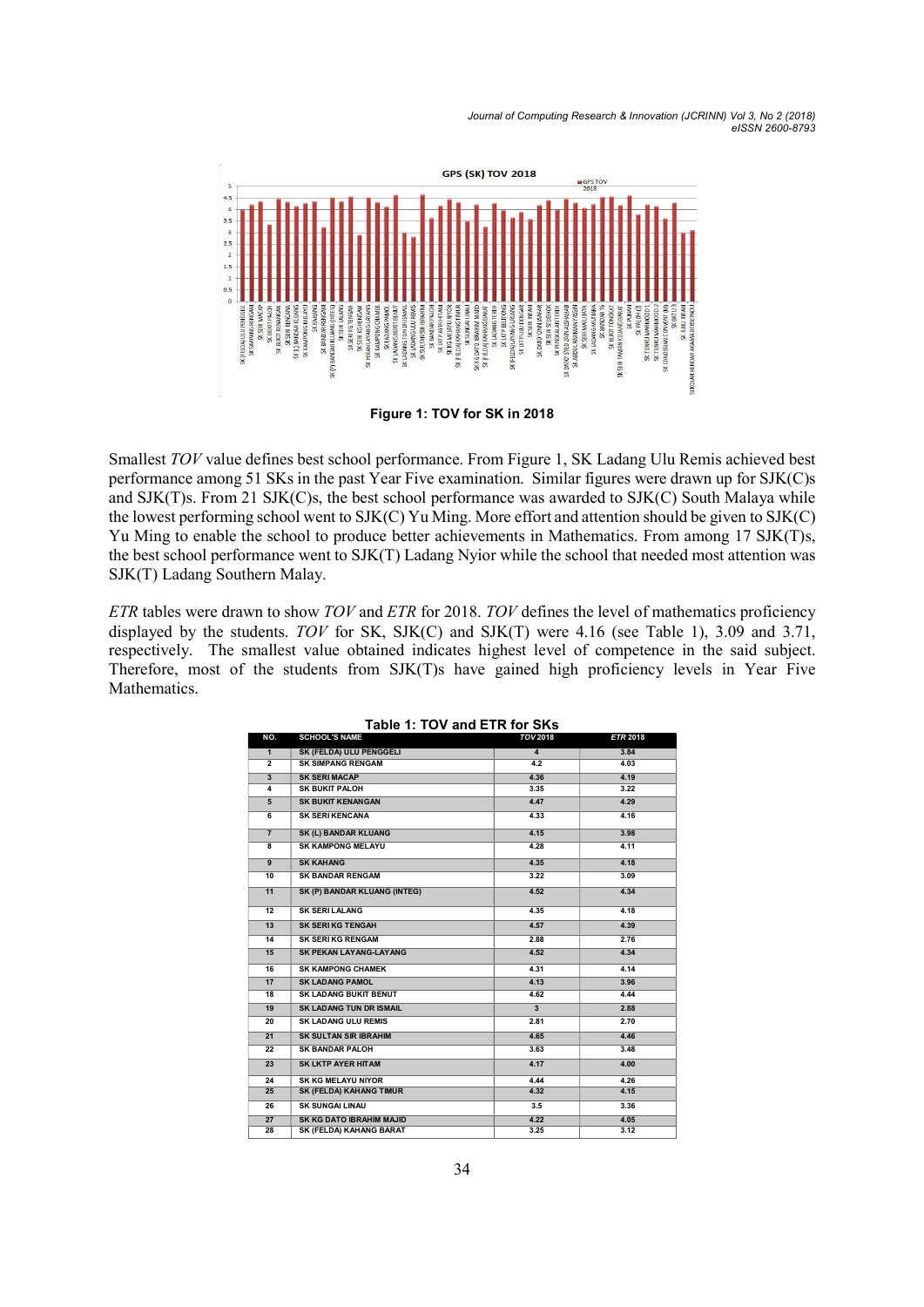Journal of Computing Research & Innovation (JCRINN) Vol 3, No 2 (2018) eISSN 2600-8793

| <b>SK LADANG TEREH</b><br><b>SK LKTP BELITONG</b><br>SK (FELDA) LAYANG-LAYANG | 4.27<br>3.97            | 4.10<br>3.81 |
|-------------------------------------------------------------------------------|-------------------------|--------------|
|                                                                               |                         |              |
|                                                                               |                         |              |
|                                                                               | 3.64                    | 3.49         |
| <b>SK LKTP ULU DENGAR</b>                                                     | 3.89                    | 3.73         |
| <b>SK SERI INTAN</b>                                                          | 3.59                    | 3.45         |
| <b>SK DATO' ONN JAAFAR</b>                                                    | 4.19                    | 4.02         |
| <b>SK SERI SEDOHOK</b>                                                        | 4.4                     | 4.22         |
| <b>SK PENGKALAN TEREH</b>                                                     | 4                       | 3.84         |
| <b>SK DATO' SYED ZAIN ALSHAHAB</b>                                            | 4.47                    | 4.29         |
| <b>SK ABDUL RAHMAN YASSIN</b>                                                 | 4.3                     | 4.13         |
| SK SERI MAJU JAYA                                                             | 4.07                    | 3.91         |
| <b>SK LADANG MUTIARA</b>                                                      | 4.24                    | 4.07         |
| <b>SK BANDAR T6</b>                                                           | 4.54                    | 4.36         |
| <b>SK BUKIT TONGKAT</b>                                                       | 4.57                    | 4.39         |
| SK SERITAMAN KLUANG BARAT                                                     | 4.18                    | 4.01         |
| <b>SK PUNAN</b>                                                               | 4.6                     | 4.42         |
| SK PALOH (2)                                                                  | 3.8                     | 3.65         |
| <b>SK TUNKU MAHMOOD 1</b>                                                     | 4.21                    | 4.04         |
| <b>SK TUNKU MAHMOOD 2</b>                                                     | 4.15                    | 3.98         |
| <b>SK CANOSSIAN CONVENT (M)</b>                                               | 3.61                    | 3.47         |
| <b>SK BATU 3</b>                                                              | 4.29                    | 4.12         |
| <b>SK JUBLI INTAN</b>                                                         | $\overline{\mathbf{3}}$ | 2.88         |
| SEKOLAH RENDAH AGAMA BERSEPADU KLUANG                                         | 3.1                     | 2.98         |
|                                                                               | 4.16                    | 3.99         |
|                                                                               |                         |              |

Further observations on mathematics competency can be made by comparing the TOVs obtained by all the schools. Based on the TOVs for each school, teachers can strategize teaching approaches to suit their objective at improving the achievement of the students. More importantly, every school has been assigned a calculated ETR value based on their students' TOV. This value should be the benchmark to be achieved in the UPSR for 2018.

# EFFECTIVENESS OF THE ETR APPROACH

Three characteristics define an effective progress monitoring namely i) measure student performance, ii) quantify level of improvement and responsiveness of students to instruction, and iii) evaluate instruction methods for effectiveness. Many tools were practical to be used for progress monitoring such as CBM, MM and CAT. However, many practitioners have debated which or if there is a best progress monitoring model. Thus far, the National Center on Response to Intervention has not named a single best method. However, it has listed a few items that can be considered in progress monitoring: i) monitoring tools fit age and skill levels of students who are assessed, ii) schedule for administration of tests must be pre-set, iii) regular review meetings, iv) determine sample size and time for progress evaluation, and v) transparent decision-making practices (Hanover Research, 2013).

In this study, students' achievements in Year Five examination defined teacher intervention efforts over a period of one year. Analysis of UPSR results a year later confirmed the success of intervention efforts. In addition to fitting all three characteristics of an effective progress monitoring tool, only a short time is required to generate results using the ETR approach.

#### **CONCLUSION**

Effective teaching by a teacher or effective learning by a student need to be assessed from time to time. The *ETR* approach used by KDEO is a simple and easy approach to determine continuous status of schools in the district with regards to teaching and learning of many subjects. The ETR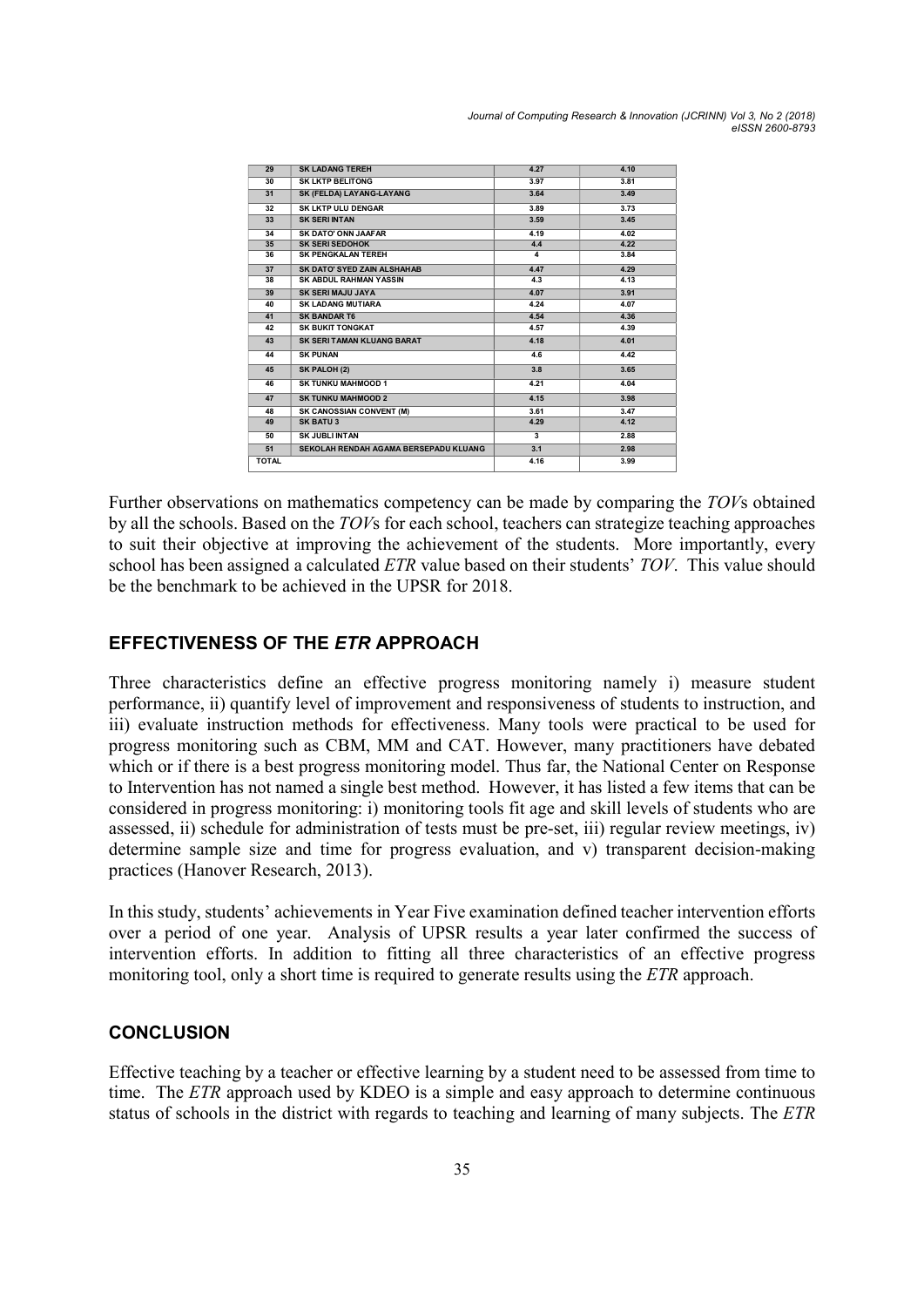approach not only provides benchmarks for the school to achieve, it also helps the teaching units within the school to monitor achievements by the students according to subject. More importantly, the ETR approach has fitted all three characteristics of an effective progress monitoring tool.

Students come with different background knowledge. It is vital to check for understanding of students in a teaching and learning environment. There are also many types of formative assessments that can be used. Checking for understanding occurs in three steps: i) feed-up (establishing a purpose, objective and learning target), ii) feedback (responding to student work) and feed-forward (modifying instruction)(Cauley & McMillan, 2010). Regardless of type of assessment used, steps ii) and iii) can be better carried out if an effective progress monitoring tool such as the *ETR* approach is used. Therefore, future mathematics proficiency can be easily defined for all students.

#### ACKNOWLEDGEMENTS

The author wishes to extend its appreciation to KDEO for sharing useful data and information needed in the ETR approach.

# **REFERENCES**

- Abdullah, M. F. N. L., Hamzah, M. S. G., Ahmad, C. N. C., Adnan, M., Noh, N. M., Suhaimi, S., & Janoory, L. An instrument to assess secondary school mathematics teacher's assessment practices in Malaysia.
- Ali Abdelwahab, N. (2010). A heuristic approach to predict Malaysian students academic performance. University of Malaya.
- Cauley, K. M., & McMillan, J. H. (2010). Formative assessment techniques to support student motivation and achievement. The Clearing House: A Journal of Educational Strategies, Issues and Ideas,  $83(1)$ , 1-6.
- Fuchs, L. S., & Fuchs, D. (1992). Identifying a measure for monitoring student reading progress. School Psychology Review, 21(1), 45-58.
- Hanover Research. (2013). Review of K-12 Literacy and Math Progress Monitoring Tools.
- January, S.-A. A., Van Norman, E. R., Christ, T. J., Ardoin, S. P., Eckert, T. L., & White, M. J. (2018). Progress Monitoring in Reading: Comparison of Weekly, Bimonthly, and Monthly Assessments for Students at Risk for Reading Difficulties in Grades 2–4. School Psychology Review, 47(1), 83- 94.
- Kelanang, J. G. P., & Zakaria, E. (2012). Mathematics difficulties among primary school students. Advances in Natural and Applied Sciences, 6(7), 1086-1092.
- Lee Abdullah, M. F. N., Hamzah, M. S. G., Che Ahmad, C. N., Adnan, M., Mohamed Noh, N., Suhaimi, S., & Janoory, L. An instrument to assess secondary school mathematics teacher's assessment practices in Malaysia.